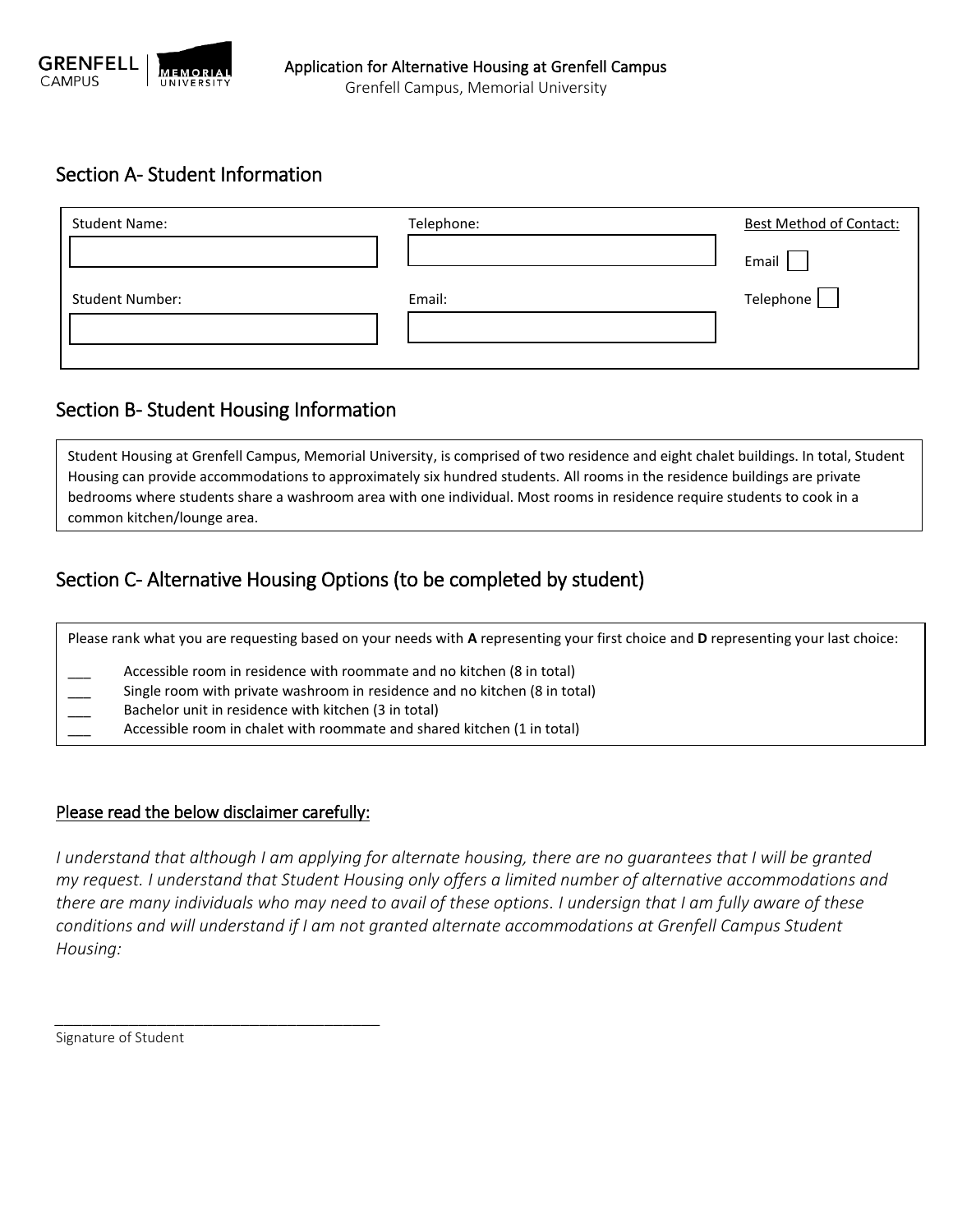

# Section D- Certification of Medical/Educational Assessor (to be completed by Medical/Educational Assessor)

*I certify that the information provided on this form is accurate and the student listed experiences the disability-related Student Housing barriers indicated.*

| Name of Assessor (please print) | <b>Mailing Address</b>                 | Medical Office Stamp |
|---------------------------------|----------------------------------------|----------------------|
|                                 |                                        |                      |
| Telephone Number                | City/Town                              |                      |
| Province                        | Postal Code                            |                      |
| Registration/Certificate #      | Professional Designation/Accreditation |                      |
| Signature                       | Date                                   |                      |
|                                 |                                        |                      |
|                                 |                                        |                      |

# Section E- Nature of Medical Condition (to be completed by Medical/Educational Assessor)

| Please check at least one box below. |                                             |  |  |
|--------------------------------------|---------------------------------------------|--|--|
| $\Box$                               | Physical Disability/ Mobility Impairment    |  |  |
| $\Box$                               | <b>Visual Impairment</b>                    |  |  |
| $\Box$                               | <b>Hearing Impairment</b>                   |  |  |
| $\Box$                               | <b>Psychiatric/Psychological Disability</b> |  |  |
| $\Box$                               | Speech or Language Impairment               |  |  |
| $\Box$                               | <b>Neurological Disability</b>              |  |  |
|                                      | Other                                       |  |  |
|                                      |                                             |  |  |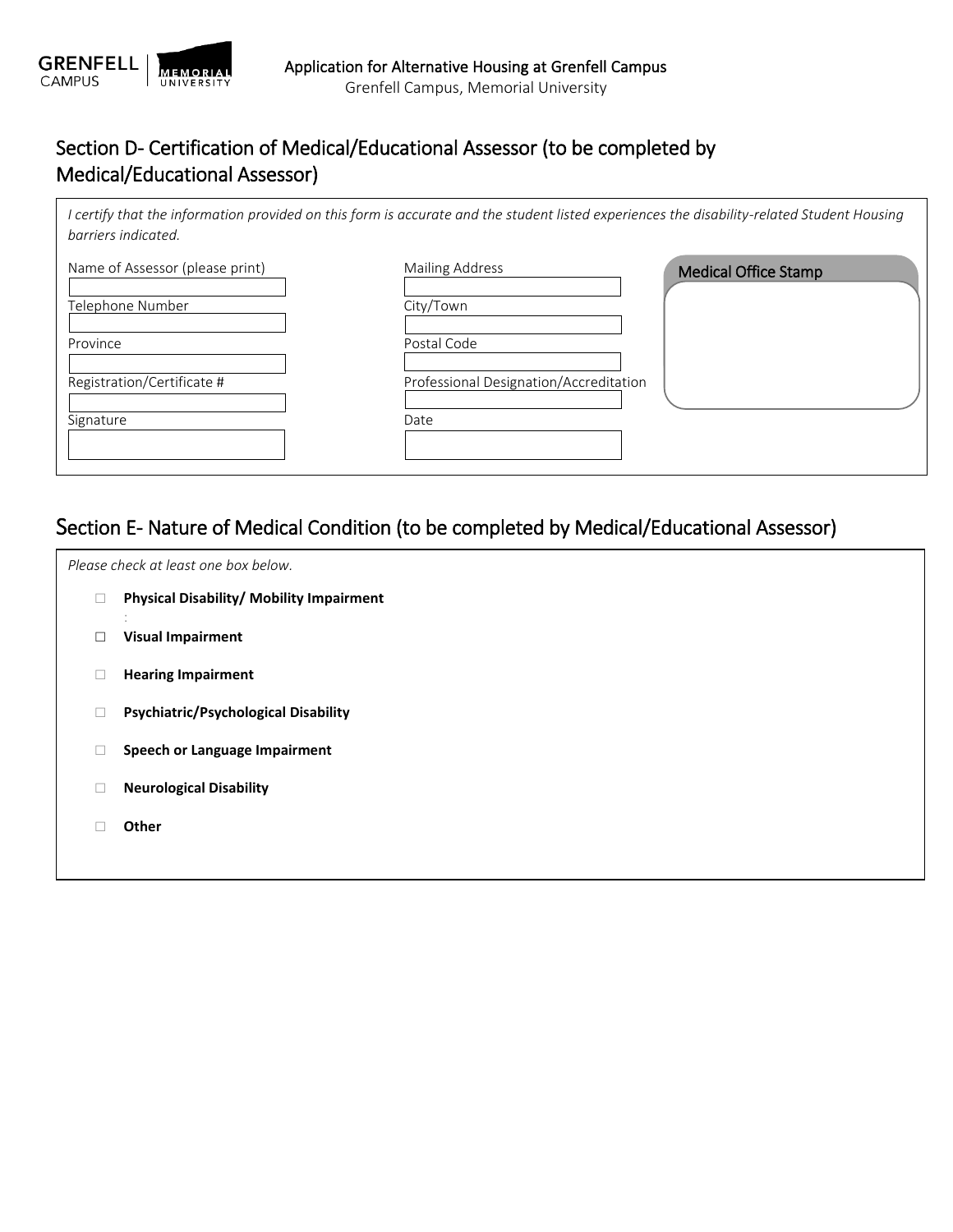

# Section F- Recommendations (to be completed by Medical/Educational Assessor)

| Based on the medical conditions listed above, why do you recommend this student for alternate housing at Grenfell<br>Campus? Please explain in the space below. |  |  |
|-----------------------------------------------------------------------------------------------------------------------------------------------------------------|--|--|
|                                                                                                                                                                 |  |  |
|                                                                                                                                                                 |  |  |
|                                                                                                                                                                 |  |  |
|                                                                                                                                                                 |  |  |
|                                                                                                                                                                 |  |  |
|                                                                                                                                                                 |  |  |
|                                                                                                                                                                 |  |  |
|                                                                                                                                                                 |  |  |
|                                                                                                                                                                 |  |  |
|                                                                                                                                                                 |  |  |
|                                                                                                                                                                 |  |  |
|                                                                                                                                                                 |  |  |
|                                                                                                                                                                 |  |  |
|                                                                                                                                                                 |  |  |
|                                                                                                                                                                 |  |  |
|                                                                                                                                                                 |  |  |
|                                                                                                                                                                 |  |  |
|                                                                                                                                                                 |  |  |
|                                                                                                                                                                 |  |  |
|                                                                                                                                                                 |  |  |
|                                                                                                                                                                 |  |  |
|                                                                                                                                                                 |  |  |
|                                                                                                                                                                 |  |  |
|                                                                                                                                                                 |  |  |
|                                                                                                                                                                 |  |  |
|                                                                                                                                                                 |  |  |
|                                                                                                                                                                 |  |  |
|                                                                                                                                                                 |  |  |
|                                                                                                                                                                 |  |  |
|                                                                                                                                                                 |  |  |
|                                                                                                                                                                 |  |  |
|                                                                                                                                                                 |  |  |
|                                                                                                                                                                 |  |  |
|                                                                                                                                                                 |  |  |